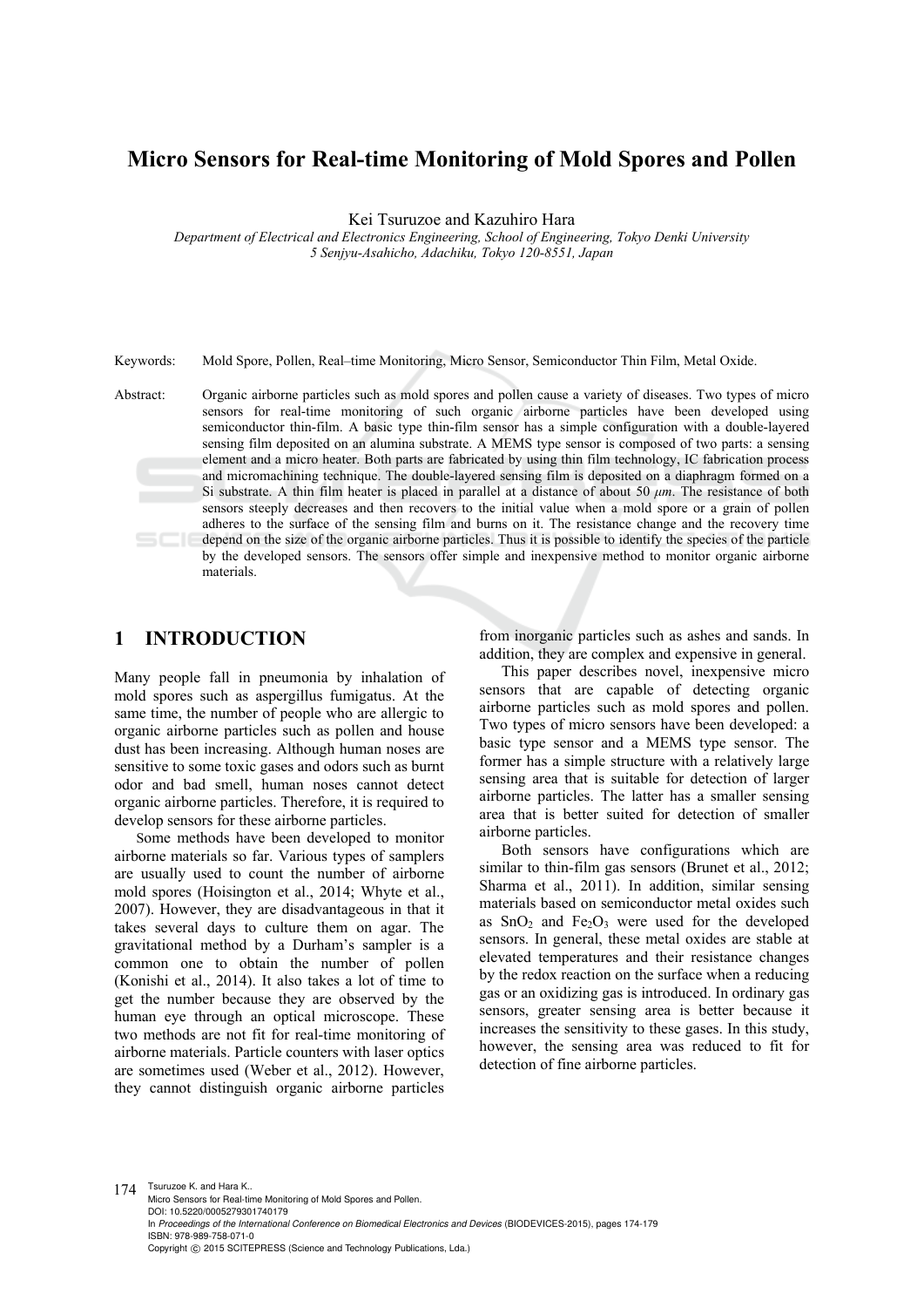## **2 EXPERIMENTAL**

## **2.1 Sensor Configuration**

A schematic top and cross-sectional view of a basic type micro sensor is shown in Figure 1. A sensing film was deposited on an  $Al_2O_3$  substrate. The sensing film had a double-layered structure. The first layer was  $Fe<sub>2</sub>O<sub>3</sub>+TiO<sub>2</sub>$  (5 mol%) + MgO (4 mol%)



Figure 1: Schematic top and cross-sectional view of a basic type sensor.



Figure 2: Schematic cross-sectional view of a MEMS type sensor.

and the second layer was  $SnO<sub>2</sub> + V<sub>2</sub>O<sub>5</sub>$  (4 mol%). Its sensitivity and stability have been improved by adopting a double-layered structure (Hiwatari and Hara, 1998). The thickness of the first and the second layers was 100nm and 100nm, respectively. The length and the width of the sensing film between the electrodes were 15 μm and 100 μm, respectively. The sensor was heated by a commercially available Pt heater covered by alumina ceramics when the sensor response was tested.

A schematic cross-sectional view of a MEMS type micro sensor is shown in Figure 2. The sensor is composed of two parts: a sensing element and a micro heater. A sensing film was deposited on a  $SiO_2/Si_3N_4/SiO_2$  diaphragm formed on a Si substrate. A thin film heater was also made on a similar diaphragm formed on another Si substrate. The sensing element and the micro heater were placed in parallel at a distance of about 50 μm by inserting gold wires.



Figure 3: Schematic top and cross-sectional view of the sensing element.

The sensing film was heated by the heater through the air that existed between the two parts when the response was examined (Hara, 2013). The sensing film had a double-layered structure; the material of the sensing film is the same as that of the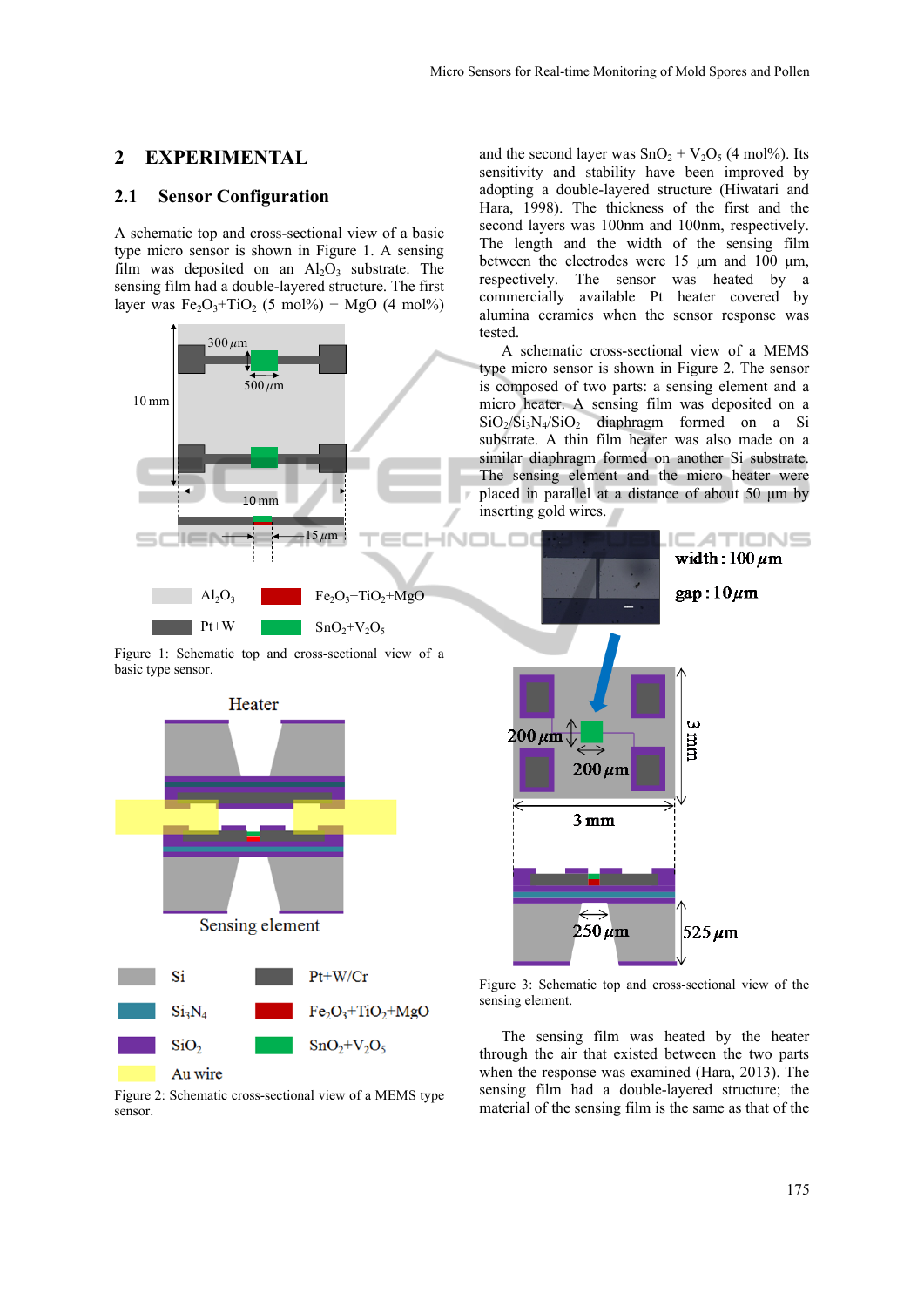basic type sensor. The thickness of the first and the second layers was 100 nm and 100 nm, respectively. The length and the width of the sensing film between the electrodes were 10 μm and 100 μm, respectively. The dimension of the Si substrates and the diaphragms was 3 mm  $\times$  3 mm  $\times$  0.5 mm and 250 μm  $\times$  250 μm  $\times$  7 μm, respectively, for both elements.

The detailed configuration of the sensing element and the micro heater is shown in Figure 3 and Figure 4, respectively.



Figure 4: Schematic top and cross-sectional view of the micro heater.

## **2.2 Sensor Fabrication**

The fabrication process of a basic type micro sensor is as follows. A Pt+W  $(5 \text{ mol})\%$  film was deposited on an  $Al_2O_3$  substrate for use as an electrode and defined by photolithography. Next, a layer made of  $Fe<sub>2</sub>O<sub>3</sub>+TiO<sub>2</sub>$  (5mol%) + MgO (4 mol%) and another layer made of  $SnO<sub>2</sub> + V<sub>2</sub>O<sub>5</sub>$  (4 mol%) were successively deposited to form a sensing film. Finally, the sensing film was patterned by lift-off technique. All these thin films were deposited by r.f. sputtering technique.

The fabrication process of a MEMS type sensor is described below. A multi-layered  $SiO_2/Si_3N_4/SiO_2$ film was successively deposited on a Si substrate. The thickness of the  $SiO<sub>2</sub>$ ,  $Si<sub>3</sub>N<sub>4</sub>$ , and  $SiO<sub>2</sub>$  films was 4 μm, 2 μm and 1 μm, respectively. Next, a part of Si was removed by wet etching to make a diaphragm structure. A triple-layered  $Cr/Pt + W$  (5 mol%)/ $Cr$ 

film was deposited as a sensor electrode and patterned by photolithography and subsequent sputter etching. The thickness of  $Cr$ ,  $Pt + W$  and  $Cr$ films was 35 nm, 200 nm and 35 nm, respectively. Finally, a sensing film was deposited and patterned by lift-off technique. This process yielded a sensing element as shown in Figure 3.

A triple-layered thin film heater  $(Cr/Pt + W)$  (5 mol%)/Cr) was made on a diaphragm formed on another Si substrate with a similar process. The heater had a meander pattern, whose total length and width were 500 μm and 10 μm, respectively. This process yielded a micro heater as shown in Figure 4. All these thin films were deposited by r.f. sputtering technique to fabricate a MEMS type sensor.

The sensing element and the micro heater were placed in parallel at a distance of about 50 μm by inserting gold wires between the sensing element and the micro heater as shown in Figure 2.

#### **2.3 Experimental Setup**

The sensor was set in a closed test box made of acrylic. The inner volume was 5.4 L. The responses to organic airborne particles such as mold spores and pollen were examined; the change of the sensor resistance was measured by using a digital multimeter.

Both sensing films need to be heated for operation. The temperature of the basic type sensor was measured to be 425 °C. The estimated sensor temperature of the MEMS type sensor ranged from 330  $\degree$ C to 360  $\degree$ C, while the estimated heater operating temperature ranged from 550  $\degree$ C to 600  $\degree$ C, corresponding to the consumed power that ranged from 125 mW to 140 mW.

## **2.4 Samples for Detection**



Figure 5: Photographs of (a) mold spores, (b) pine pollen, and (c) cedar pollen.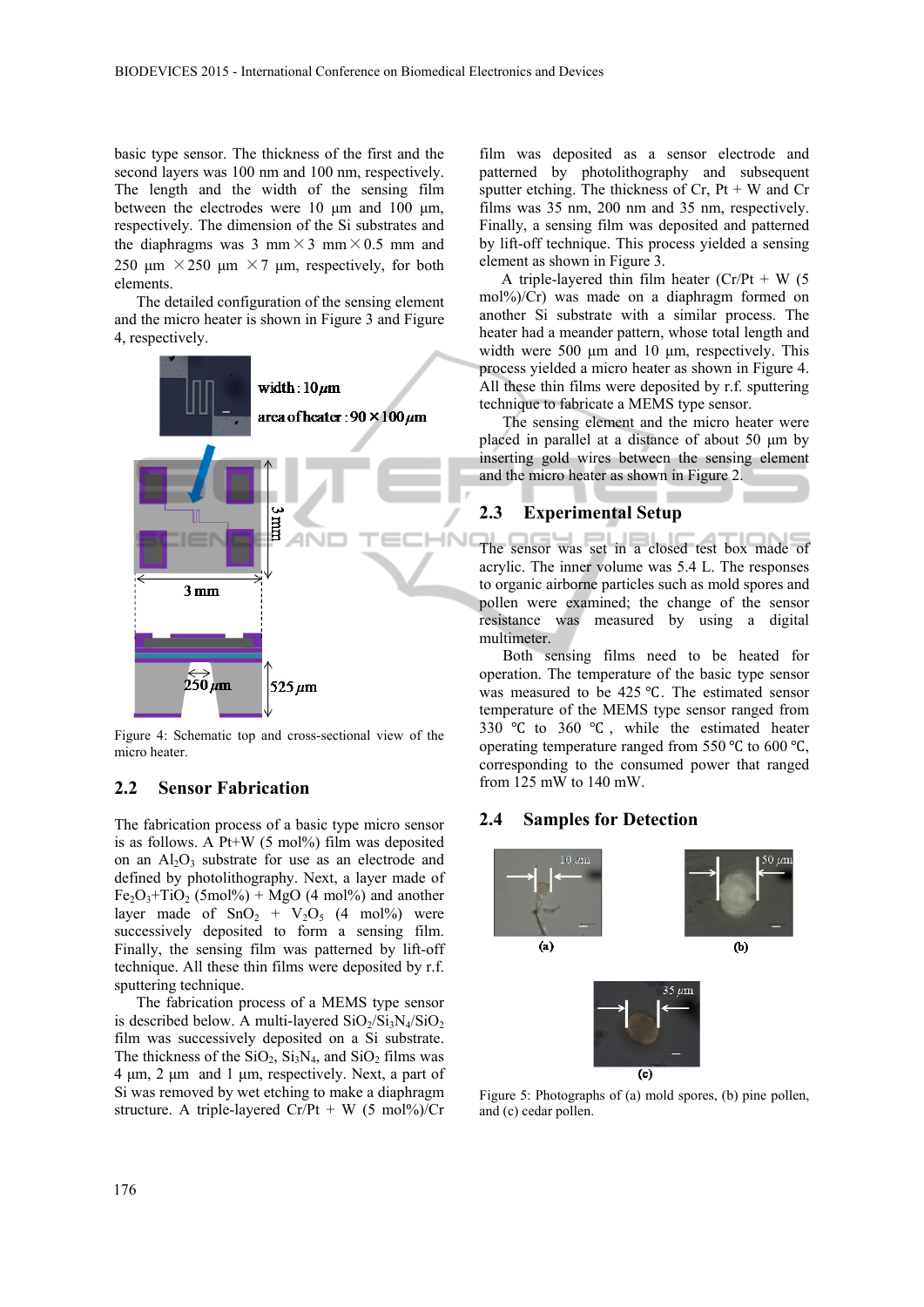Mold spores, pine pollen and cedar pollen were used as test samples. The photographs of these particles are shown in Figure 5(a), 5(b) and 5(c), respectively. The typical diameter was 10 μm, 50 μm and 35 μm, respectively.

# **3 SENSING PERFORMANCE**

## **3.1 Response to Mold Spores**

The response to mold spores of the basic type sensor and the MEMS type sensor is shown in Figure 6(a) and 6(b), respectively. The operating temperature of the sensing films was about 425  $\degree$ C and 330  $\degree$ C, respectively. The sensor resistance steeply decreased after adhesion of mold spores and then gradually recovered to the initial value as the mold spores combusted on the sensor surface for both sensors.

For the basic type sensor, the relative resistance decrease was 34.2 % when a mold spore adhered to the surface and it was about 70 % when a bundle of mold spores adhered. The recovery time was 3.2 s when a mold spore adhered to the surface and it was about 12 s when a bundle of mold spores adhered. The repeatability of the response was satisfactory.



Figure 6: Response to mold spores: (a) basic type sensor and (b) MEMS type sensor.

For the MEMS type sensor, the relative resistance decrease was 69.3 % when a mold spore adhered to the surface. The recovery time was 29.5 s. The response was larger and the recovery time was slower compared to those for the basic type sensor.

## **3.2 Response to Pine Pollen**

The response to a grain of pine pollen of the basic type sensor and the MEMS type sensor is shown in Figure 7(a) and 7(b), respectively. The temperature of the sensing film was about 425  $\degree$ C and 330  $\degree$ C. respectively. The sensor resistance steeply decreased after adhesion of a grain of pine pollen and then gradually recovered to the initial value as a grain of pine pollen combusted on the sensor surface for both sensors.

For the basic type sensor, the relative resistance decrease was 65.9 % when a grain of pine pollen adhered to the surface. The recovery time was 9.5 s.

For the MEMS type sensor, the relative resistance decrease was 95.1 %. The recovery time was 99 s. The response was larger and the recovery time was slower compared to those for the basic type sensor.



Figure 7: Response to pine pollen: (a) basic type sensor and (b) MEMS type sensor.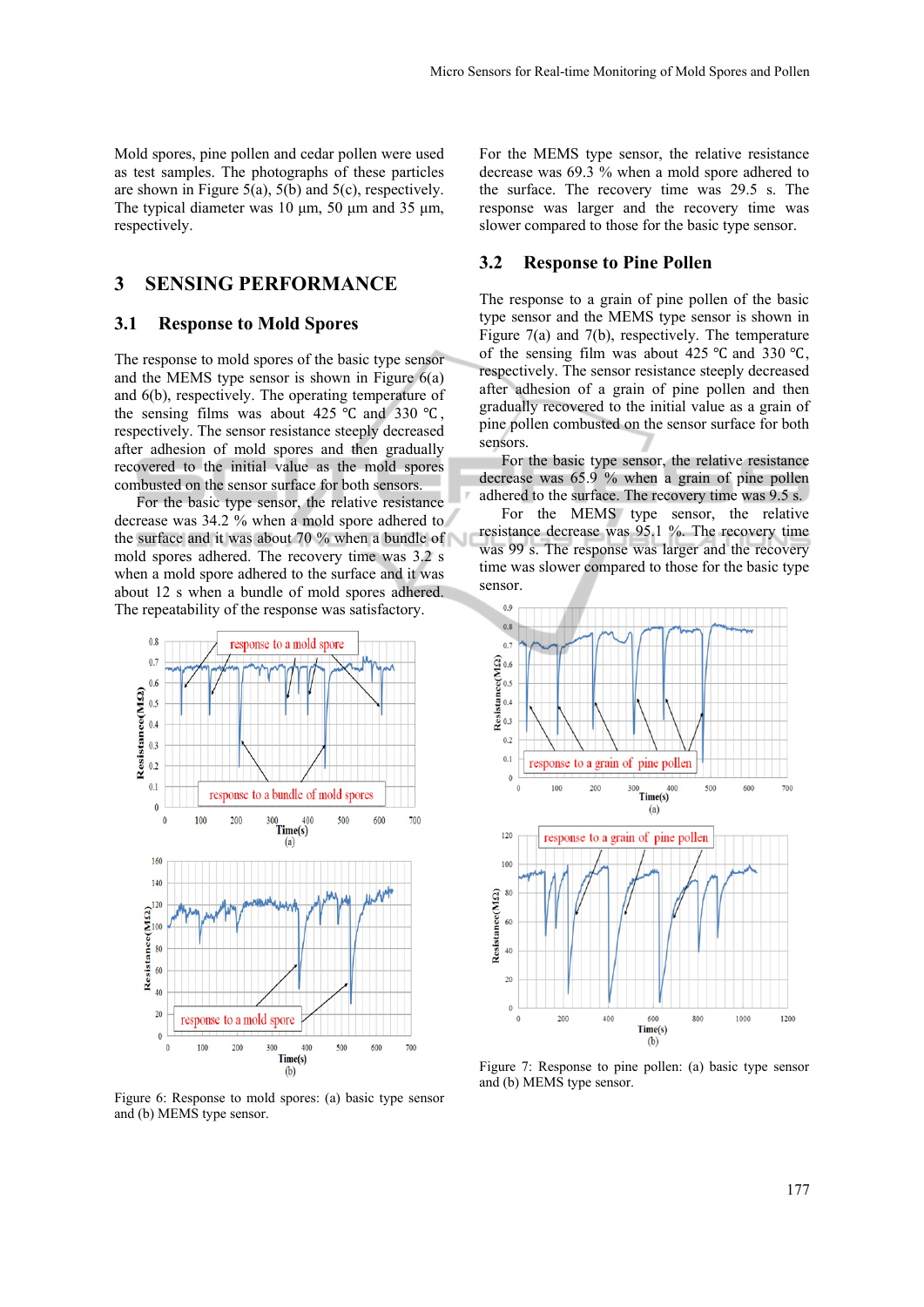## **3.3 Response to Cedar Pollen**

The response to cedar pollen is shown in Figure 8 for the MEMS type sensor. The temperature of the sensing film was about  $330^{\circ}$ C. The sensor resistance steeply decreased and then gradually recovered to the initial value. The relative resistance decrease was 88.9 %. The recovery time was 67 s.



Figure 8: Response to cedar pollen for the MEMS type sensor.

# **4 DISCUSSION**

## **4.1 Sensing Principle**

The sensing principle for organic airborne particles is similar to that for reducing gases (Heiland and Kohl, 1988); hydrogen and carbon atoms in the mold spores or pollen react with chemisorbed and/or lattice oxygen on the surface of the metal oxide film, emitting electrons into the conduction band of the film. Thus the sensor resistance decreases after adhesion of organic particles. The resistance value gradually recovers to the initial one as the particle burns out on the surface of the sensing film.

The sensor is not selective to a mold spore or a grain of pollen but sensitive to all organic particles. However, both the resistance change and the recovery time are dependent on the size of the particle.

The observation by the naked eye revealed that cedar pollen got burned black soon after they adhered to the sensing surface and then gradually disappeared. The TDS (Thermal Desorption Spectroscopy) data on cedar pollen placed on the surface of the sensing film showed that a peak by H<sub>2</sub>O appeared at around 150  $\degree$ C, which was likely to be derived from the absorbed water in the pollen. Another peak by H<sub>2</sub>O appeared at around 300  $\degree$ C,

which was likely to be one of the combusted gases. Two peaks by  $CO$  and  $CO<sub>2</sub>$  appeared at around 300 Ԩ and 320 Ԩ, respectively. Both were supposed to be combusted gases. These results indicate that the pollen burned on the surface of the sensing film. Liquid components usually evaporate from the sensing surface because it is maintained above 330°C.

#### **4.2 Identification of Species**

A larger organic particle contains more hydrogen and carbon atoms and consumes more oxygen atoms on the surface of the sensing film, emitting more electrons into the semiconductor film. The resultant relative resistance decrease is greater for a larger particle. In addition, it takes a longer time to combust a larger particle. So the recovery time is slower for a larger particle.

The relative resistance decreases and the recovery times are summarized in Table 1 and 2 for the basic type sensor and the MEMS type sensor, respectively. The smallest relative resistance change and the fastest recovery time were observed for a mold spore with a diameter of 10 μm that was the smallest particle in the experiment, while the largest relative resistance change and the slowest recovery time were observed for a grain of pine pollen with a diameter of 50 μm that was the largest particle. The medium relative resistance change and the recovery time were observed for a grain of cedar pollen with a diameter of 35 μm. Thus it is possible to estimate the particle size from the resistance decrease and the recovery time so as to identify the species of the particles. For example, a grain of cedar pollen that may cause allergy can be distinguished from a grain of pine pollen that may not cause allergy based on the resistance change and the recovery time.

Table 1: Average decrease of resistance and average recovery time for the basic type sensor.

| Measured<br>substance | Decrease of<br>resistance $(\% )$ | Recovery time<br>(s) |
|-----------------------|-----------------------------------|----------------------|
| Mold spore            | 34.2                              |                      |
| Pine pollen           | 65 9                              |                      |

Table 2: Average decrease of resistance and average recovery time for the MEMS type sensor.

| Measured     | Decrease of        | Recovery time |
|--------------|--------------------|---------------|
| substance    | resistance $(\% )$ | (s)           |
| Mold spore   | 693                | 29.5          |
| Pine pollen  | 95.1               | 99            |
| Cedar pollen | 88 9               |               |